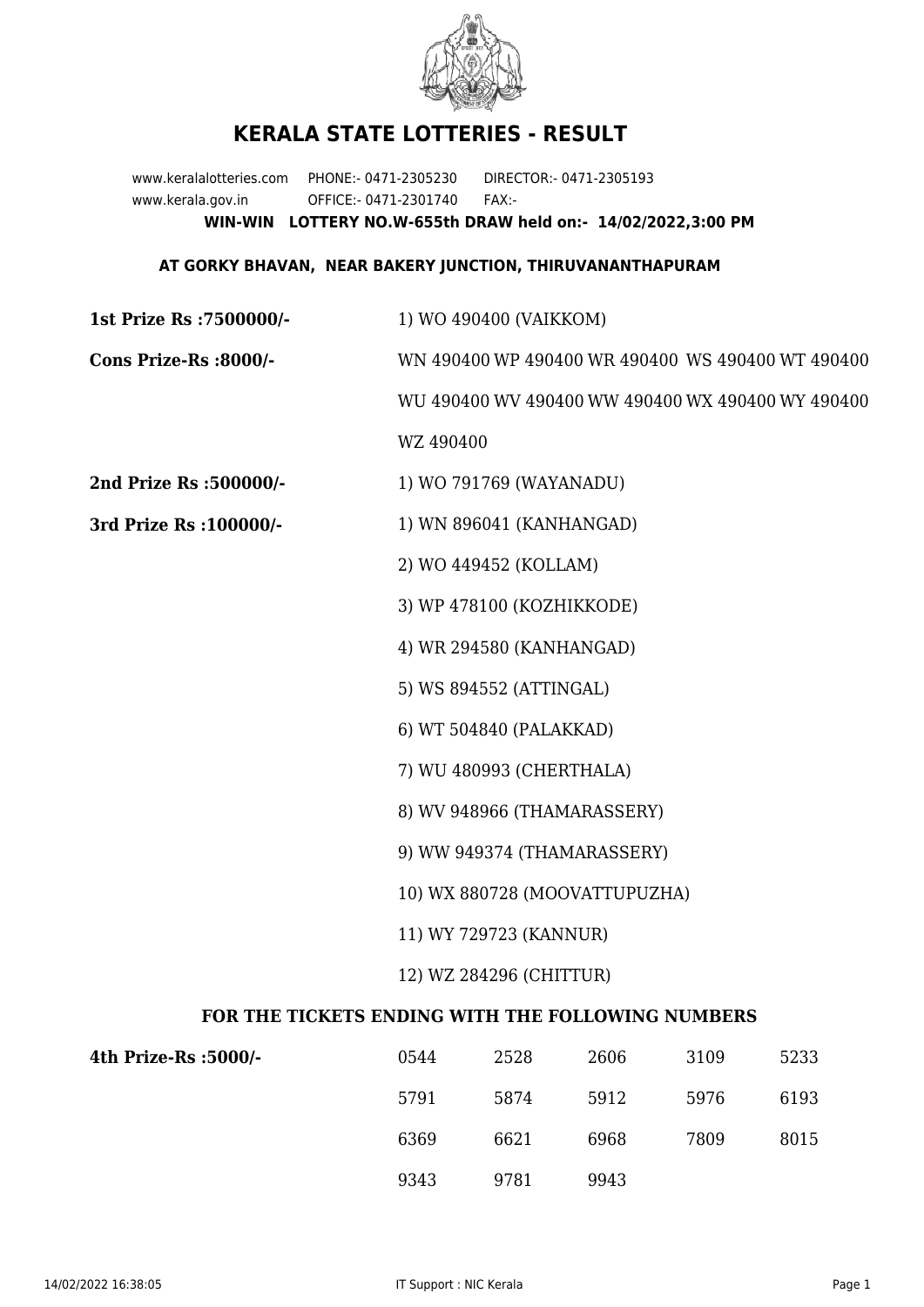| 5th Prize-Rs : 2000/- | 0224 | 0671 | 0890 | 2019 | 4718 |
|-----------------------|------|------|------|------|------|
|                       | 4906 | 4915 | 5436 | 7313 | 7507 |
| 6th Prize-Rs : 1000/- | 0155 | 1042 | 1093 | 1379 | 2219 |
|                       | 3239 | 5027 | 5717 | 7215 | 7978 |
|                       | 8544 | 8833 | 9599 | 9619 |      |
| 7th Prize-Rs :500/-   | 0129 | 0172 | 0587 | 0745 | 0793 |
|                       | 0799 | 0836 | 0943 | 1027 | 1092 |
|                       | 1193 | 1201 | 1310 | 1406 | 1576 |
|                       | 1651 | 1767 | 1815 | 1984 | 2021 |
|                       | 2036 | 2380 | 2490 | 2580 | 2802 |
|                       | 2887 | 3030 | 3069 | 3112 | 3149 |
|                       | 3171 | 3241 | 3306 | 3336 | 3432 |
|                       | 3474 | 3733 | 3944 | 4232 | 4241 |
|                       | 4254 | 4549 | 4558 | 5019 | 5063 |
|                       | 5153 | 5361 | 5369 | 5391 | 5473 |
|                       | 5931 | 5941 | 6014 | 6177 | 6205 |
|                       | 6488 | 6625 | 6710 | 6854 | 6862 |
|                       | 6993 | 7079 | 7602 | 7861 | 8120 |
|                       | 8313 | 8430 | 8800 | 8803 | 8914 |
|                       | 9151 | 9211 | 9227 | 9511 | 9544 |
|                       | 9686 | 9696 | 9799 | 9801 | 9893 |
|                       | 9966 | 9981 |      |      |      |
| 8th Prize-Rs : 100/-  | 0040 | 0055 | 0335 | 0350 | 0422 |
|                       | 0432 | 0482 | 0501 | 0689 | 0756 |
|                       | 0789 | 0801 | 0879 | 0908 | 0955 |
|                       | 1029 | 1061 | 1132 | 1221 | 1222 |
|                       | 1373 | 1682 | 1711 | 1773 | 1844 |
|                       | 2032 | 2040 | 2069 | 2078 | 2348 |
|                       | 2399 | 2445 | 2493 | 2525 | 2569 |